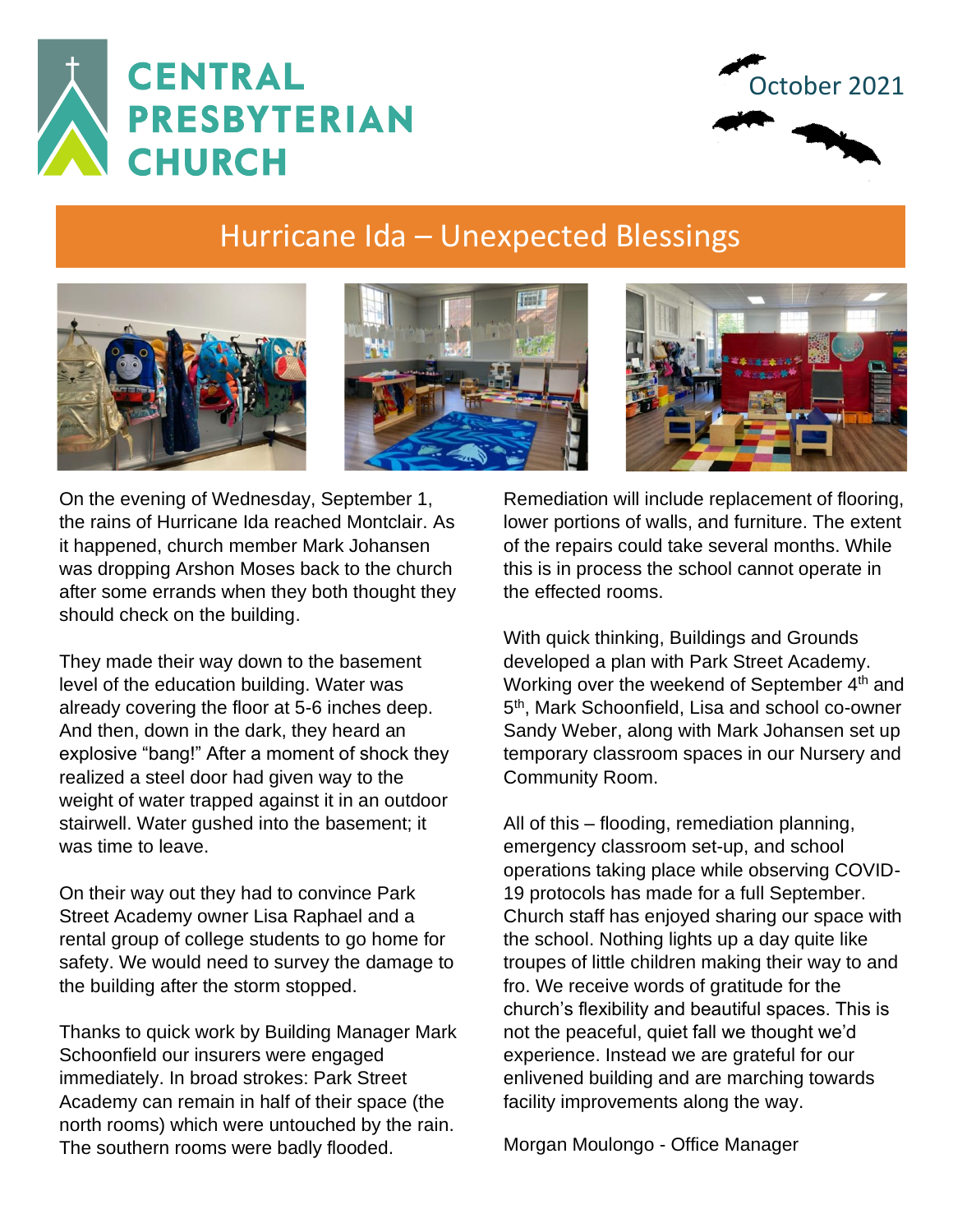## Faith & Fellowship







Join us for our touch-free Halloween Pumpkin Trail event. Start at the check-in desk and wind your way around our campus. Stop at "trick or treat" tables for sweet surprises, pick out a kid-sized pumpkin in our mini pumpkin patch, and more! Sign-ups required – coming soon! Program contact: Brian Cattell – bcattell@clpstrategies.com

#### YOUTH GROUP

1 st and 3rd Sundays at 5:30 – 7:30 pm Middle and high school youth are welcome to join us for fun and fellowship Sunday afternoons. We're starting back up on October 17<sup>th</sup>. See you then! Program contact: Carolyn Buck – goulderbuck@verizon.net



YOUTH

**GROUP** 

MEN'S BIBLE STUDY 1st and 3<sup>rd</sup> Saturdays at 8 am Starting October  $16<sup>th</sup>$  – join us! Program contact: Contact Scott Osborne at 201-704-2510 or [scott.osborne@verizon.net](mailto:scott.osborne@verizon.net)



SUNDAY SCHOOL

Sundays after Time with Young Disciples (10:15 am) We will restart our class on October 10<sup>th</sup>. Thank you so much to the volunteer teachers who have signed up to take a day in the rotation. Room updates are in progress. We will gather in Grace Hall until the space is fully ready. See you soon! Program contact: Carolyn Buck – goulderbuck@verizon.net



COMMUNITY MOVEMENT PROJECT Fall Session: Tuesdays, September 21-December 21 10-11 am in Grace Hall Pilates/Barre Blend (Adults) Suggested Donation: \$15/class Register and More Info: [www.communitymovementproject.org](http://www.communitymovementproject.org/)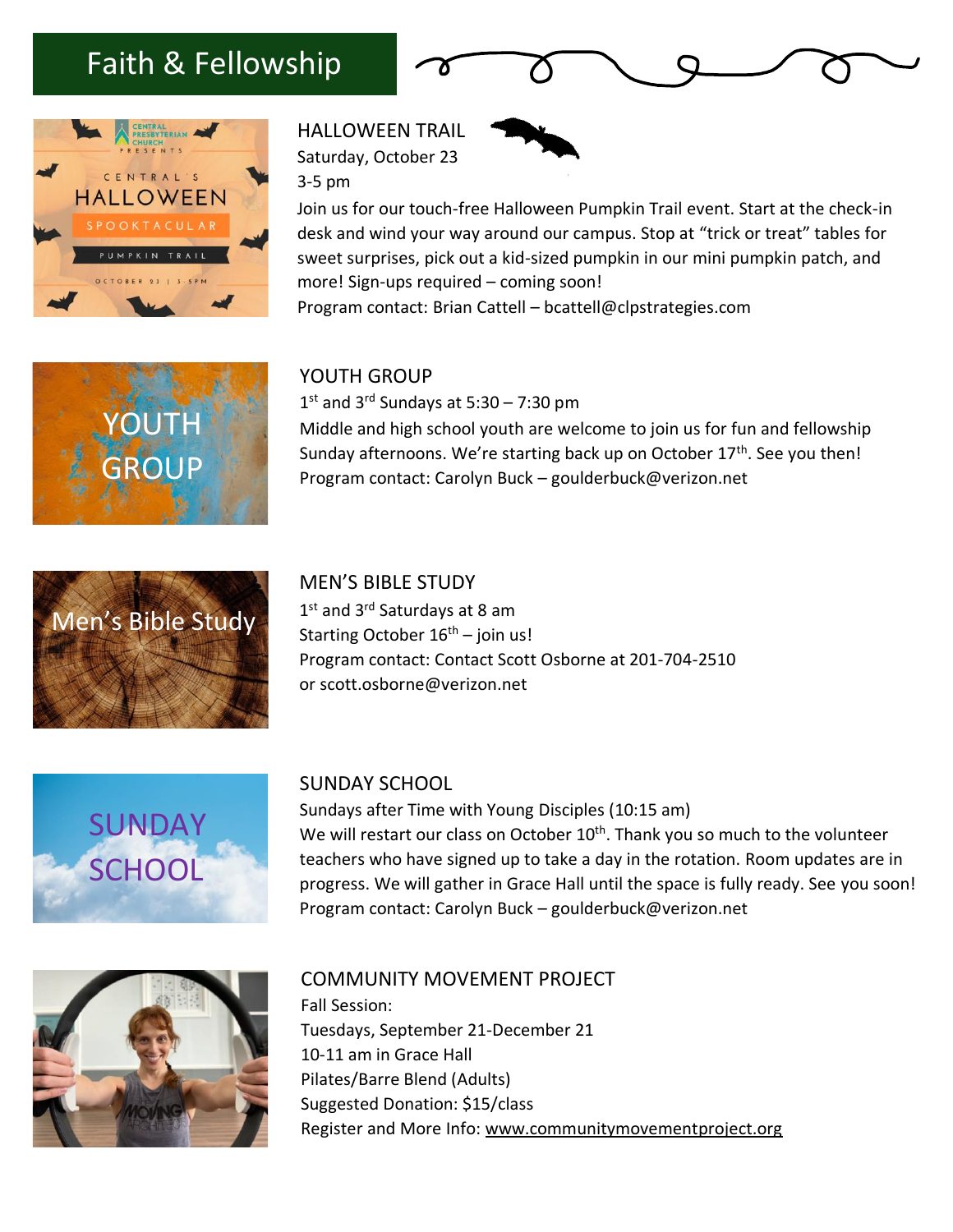## Pastoral Transition

Dear Members,

The Interim Pastor Search Committee (IPSC) is officially formed. They began holding their meetings Wednesday, September  $22<sup>nd</sup>$ , and will be meeting weekly. IPSC will be reporting to Session on their search progress.

First matter of business is to prepare Central's Ministry Information Form (MIF) which is the equivalent to a church resume. Once that is completed, it will be published in various outlets including Presbyterian Church Leadership Connection (HQ), Presbytery of the Northeast NJ, Synod of the Northeast, and Presbyterian Outlook Magazine to seek candidates.

The Clerk of Session, Frederick Moulongo

# Birthdays

- 2 Scott Osborne
- 4 Carolyn Buck
- Elba Pérez
- 5 Barry Dancy Miles Norton
- 6 Carole Brand
- 10 Lucas Deupree
- 12 Ed Alstrom
- 13 Connie Reck Catherine Alice Worth
- 16 Michael Fitzgerald
- 18 Michaela O'Hare
- 26 Diallo Hall
- 27 Kathy Kauhl Johansen
- 29 Darlene Sneden



## Personnel

#### Nursery Leadership

Paid position: Nursery Leader

Rate: \$20/hr Hours: 9:30-12 on Sundays

Description: This childcare-experienced individual will provide a steady presence for the congregation's community of children. Welcome children, primarily ages 0-5, in the church's comfortable nursery. Follow safety protocols, assist children with toileting and snack as needed, and share age-appropriate Bible lesson as provided by Christian Education Committee. A volunteer (most likely a different one each week) will assist.

Contact: Amy White – amysoohoo@gmail.com

#### 2022 Leadership Slate Openings

Nominating is beginning to look at our leadership group for 2022. They are listening and praying in particular for those who would fill Deacon and Elder positions. Does this call to you?

Contact: Neal Day – hurricaneday@aol.com

## Finance

### See Our Financial Reports Online

- Go to: [www.centralpresbyterian.net](http://www.centralpresbyterian.net/)
- Click on the "Home" button
- Select "Admin" from the drop-down options
- Enter the password **Central Finance**
- *NEW* go here for our check request form!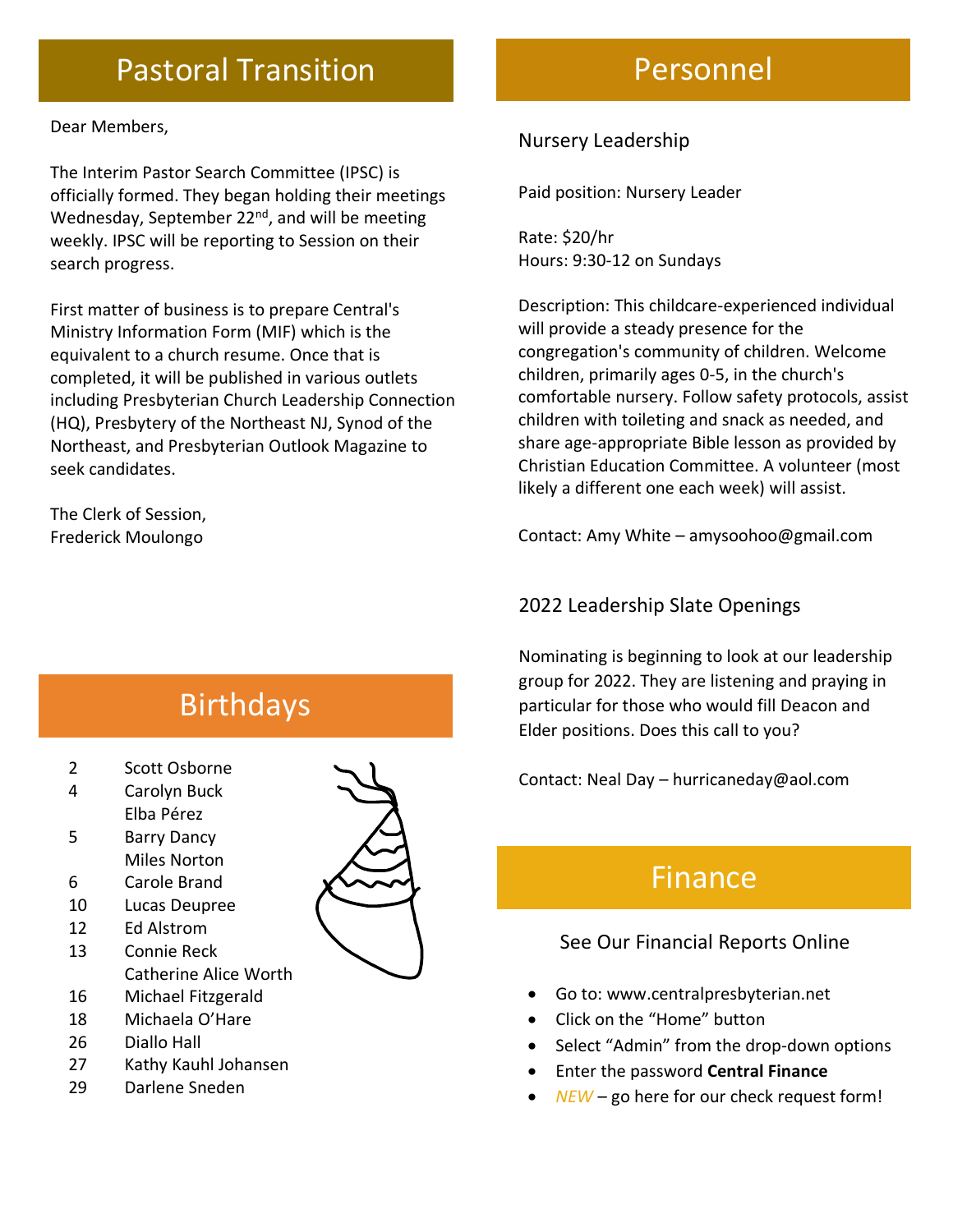| October 2021 |  |
|--------------|--|
|              |  |

| <b>Sunday</b>                                                                                                      | <b>Monday</b>                                           | <b>Tuesday</b>                                                                                                                                                  | <b>Wednesday</b>                                                                                      | <b>Thursday</b> | <b>Friday</b>                                                  | <b>Saturday</b>                                                                                                                     |
|--------------------------------------------------------------------------------------------------------------------|---------------------------------------------------------|-----------------------------------------------------------------------------------------------------------------------------------------------------------------|-------------------------------------------------------------------------------------------------------|-----------------|----------------------------------------------------------------|-------------------------------------------------------------------------------------------------------------------------------------|
| Meetings are taking place virtually. Please confirm committee<br>meeting dates directly with your committee Chair. |                                                         |                                                                                                                                                                 |                                                                                                       |                 |                                                                | 12<br>7:00 PM - 10:30 AM -<br>10:00 PM 11:30 AM<br>Private Event $-$<br>Grace Hall<br>Grace Hall                                    |
| 3<br>Rev. Edward<br>Baugh, Guest<br>Preacher<br>10:00 AM Worship<br>w/Lord's Supper                                | 4<br>7:00 PM<br>Communicati<br>on Spiritual<br>Outreach | 5<br>10:00 AM Community<br>Movement Project - Adult 7:00 PM - 10:00<br>Pilates/Barre Blend<br>6:30 PM - 9:00 PM Private Committee<br>Event - Fellowship Room    | 6<br>7:00 PM - IPSC<br><b>PM</b> Private Event -<br><b>Grace Hall</b><br>7:30 PM Personnel<br>meeting | 7               | 8                                                              | 19<br>10:30 AM -<br>11:30 AM<br>Private Event -<br>Grace Hall                                                                       |
| 10<br>Elder Kirk<br>Woodward, Guest Day - Staff<br>Preacher<br>10:00 AM Worship Office                             | 11<br>Columbus<br>Holiday<br>Closed                     | 12<br>10:00 AM CMP - Adult<br>Pilates/Barre Blend<br>6:30 PM - 9:00 PM Private 7:00 PM - 10:00<br>Event - Fellowship Room<br>7:00 PM Session Meeting            | 13<br>7:00 PM - IPSC<br><b>PM</b> Private Event-<br>Grace Hall                                        | 14              | 15                                                             | 16<br>8:00 AM Men's<br><b>Bible Study</b><br>10:30 AM -<br>11:30 AM<br>Private Event $-$<br>Grace Hall                              |
| 17<br>Rev. Frank Broyles,<br>Guest Preacher<br>10:00 AM Worship<br>5:30 PM - 7:00 PM<br>Youth Group                | 18                                                      | 19<br>10:00 AM CMP - Adult<br>Pilates/Barre Blend<br>6:30 PM - 9:00 PM Private 7:00 PM - IPSC<br>Event- Fellowship Room<br>8:00 PM Worship<br>Committee meeting | 20<br>7:00 PM - 10:00<br><b>PM</b> Private Event $-$<br>Grace Hall                                    | 21              | 22                                                             | 23<br>10:30 AM -<br>11:30 AM<br>Private Event $-$<br>Grace Hall<br>2:00 PM - 4:00<br><b>PM</b> Family<br>Event -<br>Halloween Trail |
| 24<br>Rev. Steve Huston,<br>Guest Preacher<br>10:00 AM Worship                                                     | 25                                                      | 26<br>10:00 AM CMP - Adult<br>Pilates/Barre Blend<br>6:30 PM - 9:00 PM Private PM Private Event -<br>Event - Fellowship Room Grace Hall                         | 27<br>7:00 PM - IPSC<br>7:00 PM Deacons<br>meet<br>7:00 PM - 10:00                                    | 28              | 29<br>7:00 PM - 11:30 AM<br>Private<br>Event $-$<br>Grace Hall | 30<br>10:30 AM -<br>10:00 PM Private Event -<br>Grace Hall                                                                          |
| 31<br>Rev. Debra Given,<br>Guest Preacher<br>10:00 AM Worship                                                      |                                                         | Our Red Cross blood drives are suspended until January 2022 due to remediation<br>work to the building and related shifting of space use.                       |                                                                                                       |                 |                                                                |                                                                                                                                     |